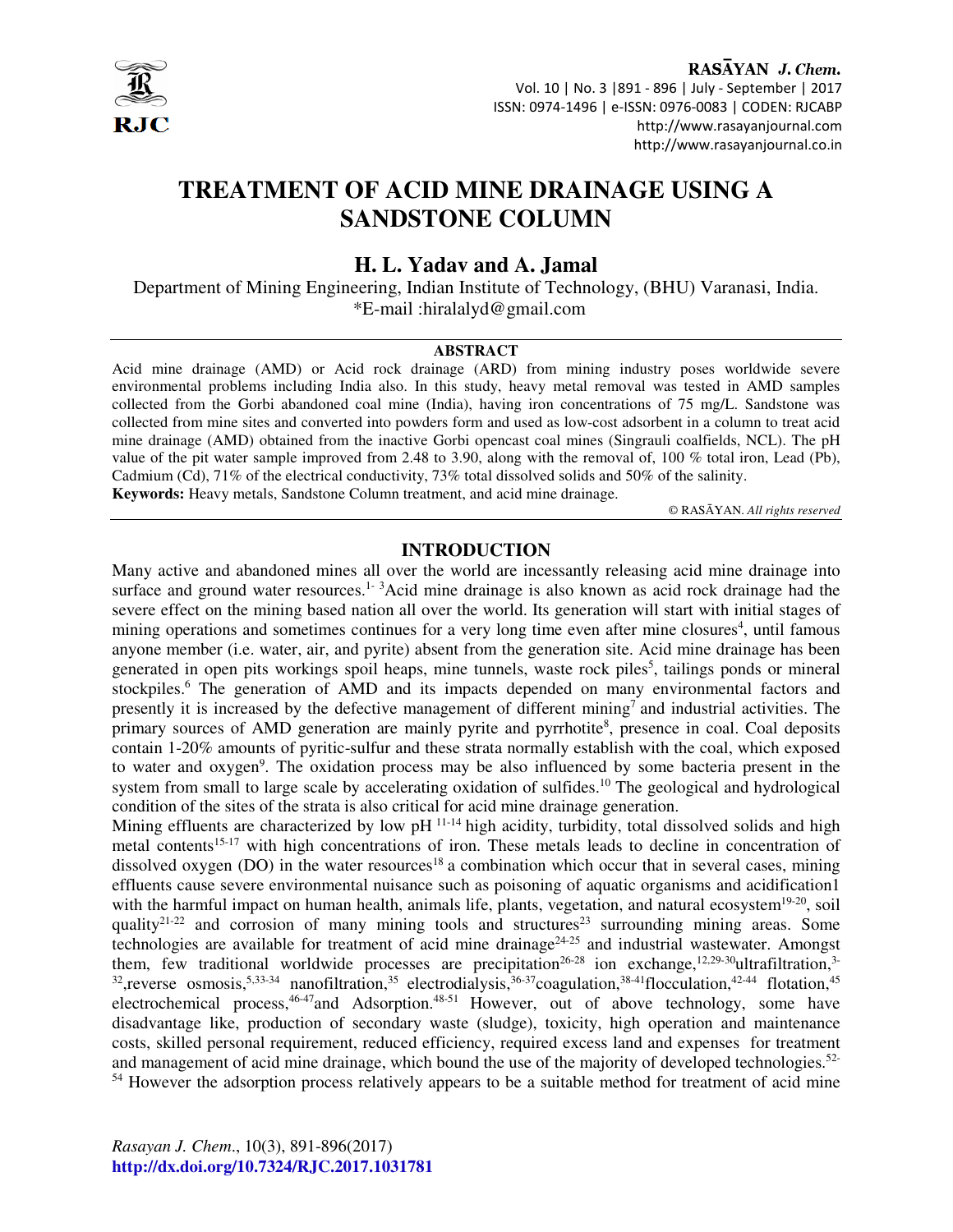drainage mainly due to its advantages, likes ease in design and feasibility in operation, economically cheaply, easily available adsorbent materials.<sup>54</sup>

## **EXPERIMENTAL**

#### **Material and Methods**

A sample of acid mine drainage was collected from ditches of Gorbi abandoned mine NCL India. These abounded mine sites contain the massive quantity of mine water. The pH of collected AMD was 2.48. The sandstone used in this study was obtained from the mine site and crushed in a ball mill and sieve 150  $\mu$ m sizes, in the departmental laboratory. The XRF analysis shows that the chemical composition of the sandstone as follows, Silica (SiO<sub>2</sub>) 67.87 %, Alumina (Al<sub>2</sub>O<sub>3</sub>) 25.43%, Ferric oxide (Fe<sub>2</sub>O<sub>3</sub>)2.27%, Calcium oxide (CaO) 1.70%, Titanium dioxide (TiO<sub>2</sub>) 0.086%, Potassium oxide (K<sub>2</sub>O) 0.560%, and Nickel (II) oxide (NiO) 0.212%.

#### **Methodology**

The water sample was collected from the largest inactive opencast coal mine pit, (Gorbi, Singrauli, India). The raw water sample was collected in twenty, 20 L clean plastic gallons, which were carefully washed with raw water sample before starting water sampling (acid mine drainage) from mine sites. The values of pH, TDS, EC, and temperature were measured in situ using a Hanna multi-parameter (HI 9828), pH meter. The continuous flow experiments were conducted in a prefix circular column with an external diameter of 25 cm and 60 cm in height. At the bottom and top of the column, fine meshes of plastic were attached, followed by glass wool.

Inside in the column 1 cm, deep layer of small size glass beads was placed both the top and bottom portion to provide regular inlet flow of the water sample into the column. The column was then packed with 6.0 kg sandstone in layers and operated in downward flow at room temperature. Every day, 4500 mL water sample was passed through the sandstone column in flow rates of 1500 mL/hr., so that in a month, 135L of water sample had been passed through it. This experimental study was continued for more than two months, during which time, a total of 400 L of water sample (acid mine drainage) was passed through the sandstone column. Periodically samples were collected from the column outlet at regular time intervals and analyzed for physical parameters like pH value, temperature, electrical conductivity (EC), total dissolved solids (TDS), salinity and heavy metals.



Fig.-1: The pH value of mine water after treatment through sandstone column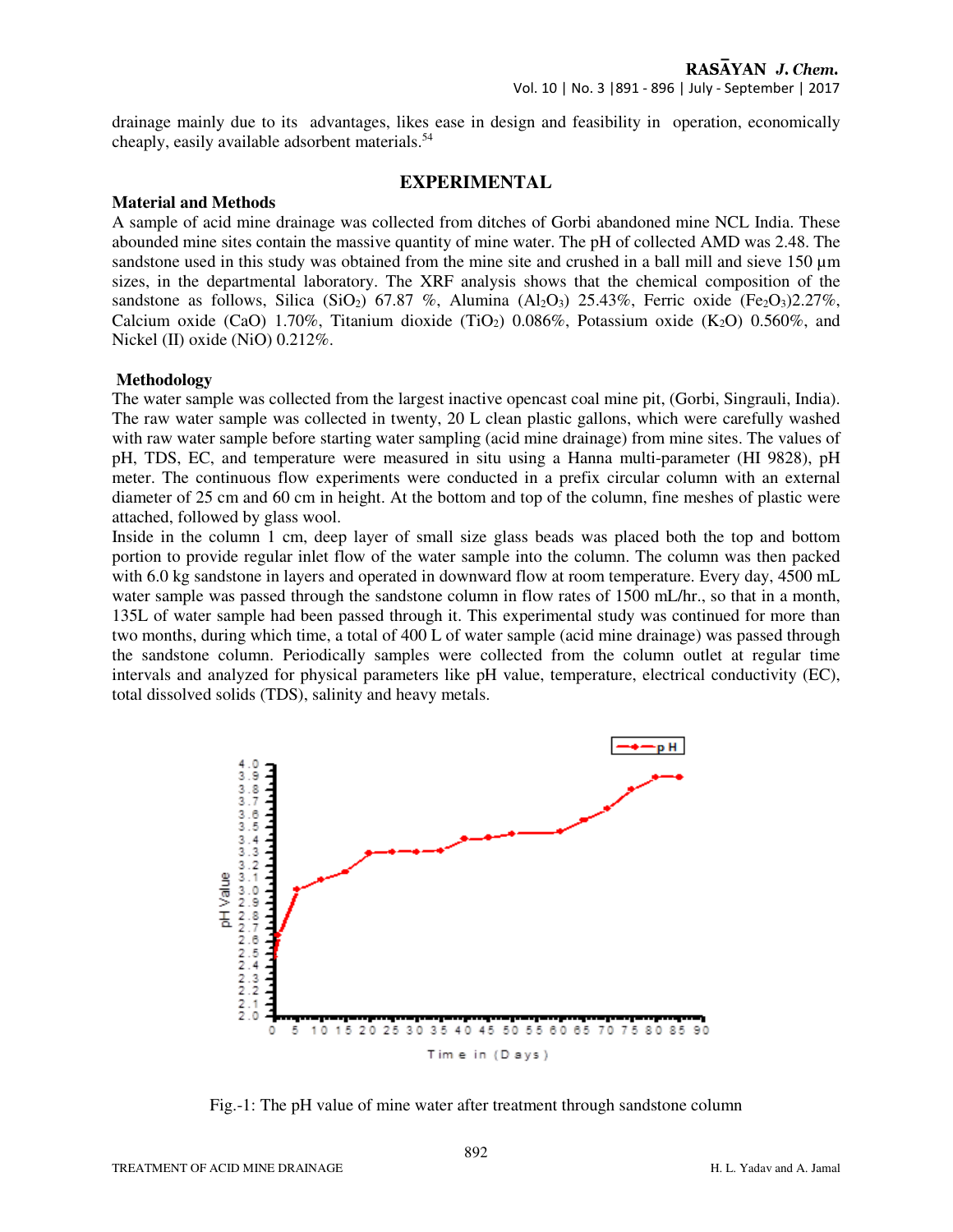

Fig.-2: Removal of TDS from mine water after treatment



Fig.-3: Removal of electrical conductivity from mine water after treatment

# **RESULTS AND DISCUSSION**

Water samples were collected from the inactive pits of Gorbi opencast coal mine. The water sample had the initial primary pH level of 2.48. Water sample passed through the sandstone column since the sandstone is alkaline in nature; the resulting water has high pH value of the water sample. Removal capacity of heavy metal and decrease in leachate pH was observed. The water sample of pH value 3.90 was established after 80 days of sample (AMD) treatment (Fig.-1); after 80 days the increase in pH attains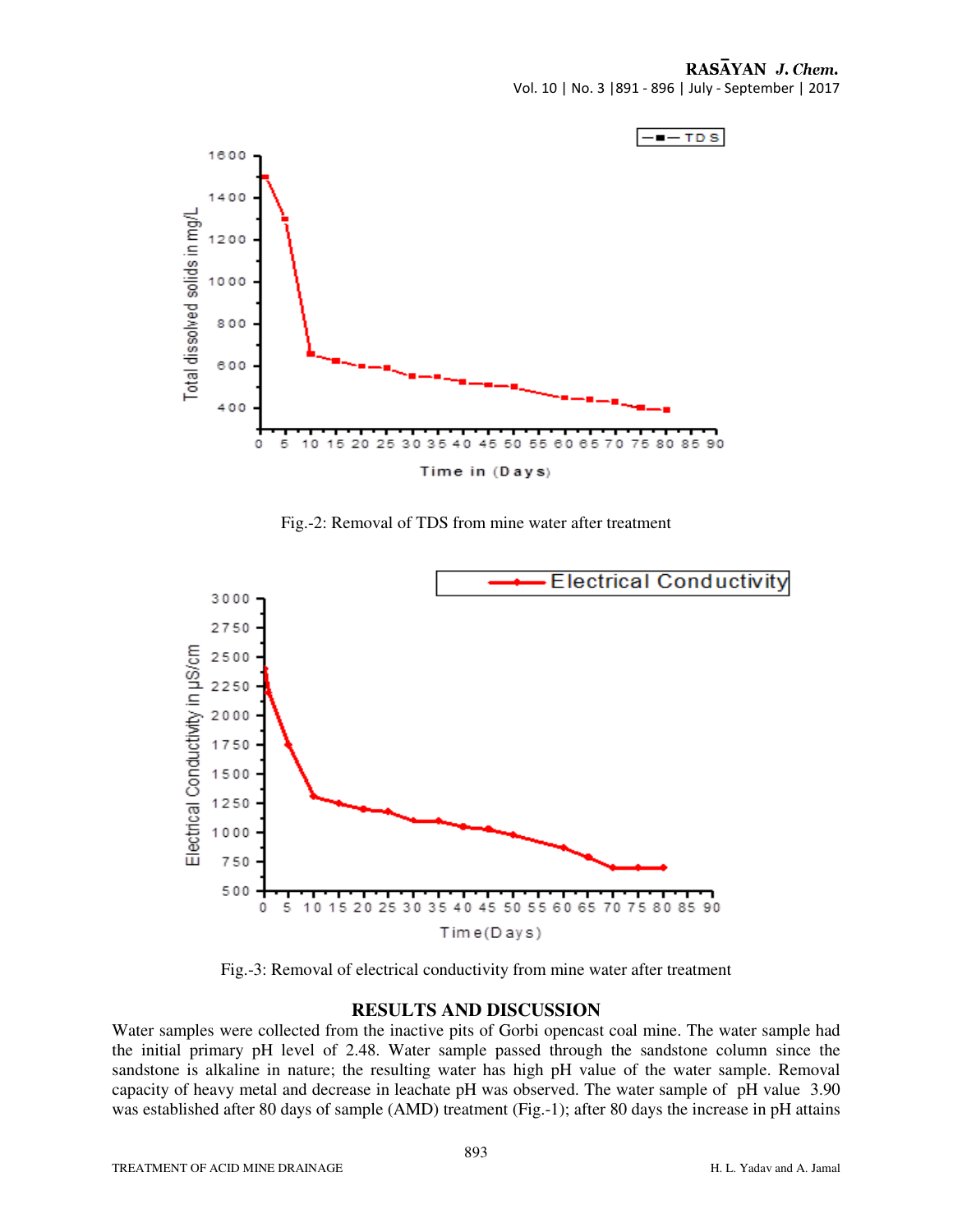# RASAYAN J. Chem.

Vol. 10 | No. 3 |891 - 896 | July - September | 2017

a saturated value of 3.90.The pH value of water sample was improved due to the composition of the sandstone  $(SiO_2+AI_2O_3 + Fe_2O_3)$  and the calcium content.<sup>55</sup> This increases the pH value of the solution. The water sample had initial electrical conductivity (EC) of 2400  $\mu$ S/cm, at the starting of the treatment. The electrical conductivity of the treated water sample was reduced (Fig.-3), at the end of the experimentation, to 700 µS/cm. This was almost 71% of removal of initial Electrical Conductivity of the water sample, which shows the elimination of metals from mine water sample. The initial concentrations of total dissolved solids, 1450 mg/L was and salinity1.12 PSU in the raw water sample. When the water sample was passed through the sandstone column, the total dissolved solids and salinity are subsequently decreased from the sample water (Fig.-2 and 4) to 390mg/L and 0.6 PSU respectively. The sandstone column was found to be extremely useful in eliminating toxic heavy metals from the AMD, 100  $%$  of iron (Fe), 100 % of the lead (Pb),100% of the cadmium (Cd) were removed after 60, 10 and five days of mine water treatment through sandstone column respectively (Fig.-5). The initial metals concentration in the raw water sample (acid mine drainage) was 75 mg/L iron (Fe), 00.066 mg/L lead (Pb), and 0.006 mg/L cadmium (Cd).The main concentration was Iron (Fe) in the water sample. After passing the water sample through the sandstone column, the initial metals concentration of the raw water sample has been decreased to 0.00 mg/L Fe, Pb, and Cd mg/L. The treatment through sandstone column was very efficient due to the composition of sandstone dominated  $(67.87%)$  by silicon oxide  $(SiO<sub>2</sub>)$ ,  $(25.43%)$  Alumina  $(A<sub>2</sub>O<sub>3</sub>)$ , Ferric oxide (Fe<sub>2</sub>O<sub>3</sub>), (2.27%) and Calcium oxide (CaO) (1.70%), which provides better metal removal efficiency from metal-laden effluents.<sup>54-57</sup>





#### **CONCLUSION**

Sandstone obtained from the local (NCL) mining area was found to be useful for the removal of lead, Cadmium and total iron from the Gorbi opencast mine, effluents. The pH value of the raw water sample was improved from 2.48 to 3.90. The uptake of toxic heavy metals from water sample was found  $100\%$ total iron, lead, and cadmium with 71% reduction in electrical conductivity 73% TDS and 50% Salinity. The study results show that sandstone can be used as an economical material for the uptake of lead, cadmium, and total iron from mine water. A suitable field study is essential to estimate the relative economic treatment costs of both treatment process (active and passive) for the successful elimination of toxic heavy metals from the mining and industrial effluents.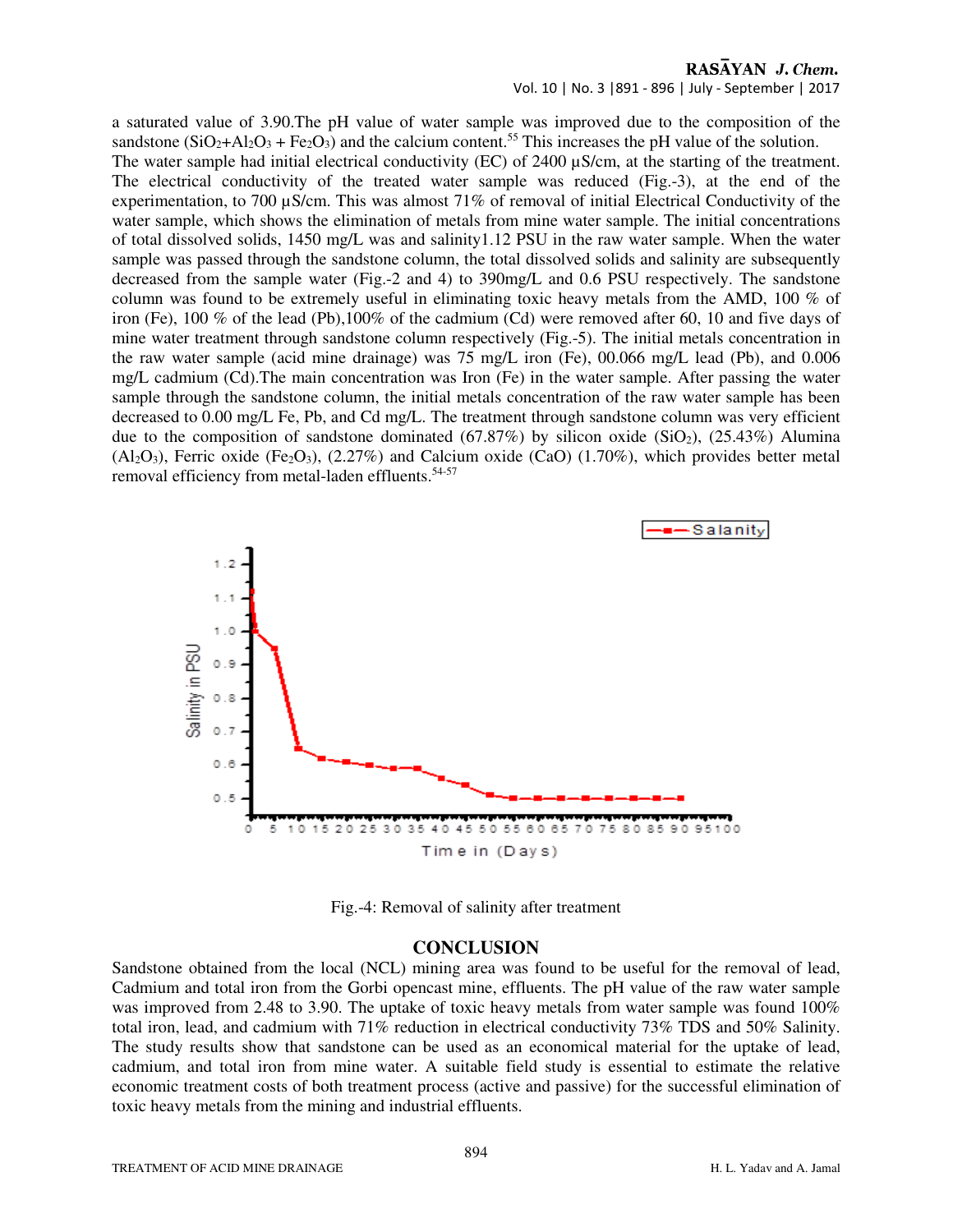

Fig.-5: Removal of heavy metals from mine water after treatment

## **ACKNOWLEDGEMENT**

The authors are grateful to the Department of Mining Engineering, Indian Institute of Technology, Banaras Hindu University, Varanasi, India, for providing support during the investigation period.

#### **REFERENCES**

- 1. E. Chockalingam, S. Subramanian, *Bioresour Technol*., **100(2)**, 615(2009).
- 2. E.R. Goetz, R.G. Riefler, *Chem Eng J*., **240**,579(2014).
- 3. B. Prasad, R.J.G. Mortimer, *Water Air Soil Pollut*., **218**,667(2011).
- 4. A. S. Sheoran, and V. Sheoran, *Miner. Eng*., **19 (2)**, 105(2006).
- 5. D.B.Johnson, K.B.Hallberg, *Sci. Total Environ*., **338**, 3(2005).
- 6. F. G. Bell, Environmental Geology (Principles and Practice). Cambridge: Cambridge University Press (1998).
- 7. P.L.Younger, N.S.Robins, *Mine Water Hydrogeology and Geochemistry*. Geological Society of London, UK, 1-16 (2002).
- 8. R.W. Gaikwad, R.W, S.A. Misal, Dhirendra, D.V. Gupta, *Arab J. Geosci.,* **4**, 85(2011).
- 9. I.C. Montero, G.H. Brimhall, C.N. Alpers, G.A. Swayze, *Chem Geol*., **215**,452(2005).
- 10. Asif Qureshi, Christian Maurice, Bjorn Ohlander, *J. of Geochemical Exp*., **160**,44(2016)
- 11. H.L.Yadav and A. Jamal, *Int. J.of New Tech. in Sci. and Eng*., **2(3)**, 77(2015).
- 12. H.L.Yadav, and A. Jamal,*Int. J. of Advanced Research,* **3(10)**,1009(2015).
- 13. H.L.Yadav, and A. Jamal, *Int. J. of Advanced Research,* **4(6)**,310(2016).
- 14. B. Prasad, and H. Kumar, *Mine Water Environ*., **35**, 553(2016).
- 15. A. Alcolea *et al*., *Miner. Eng.*, **26**, 86(2012).
- 16. H. Davies, P.Weber, P. Lindsay, *J .Sci. Total Environ*., **409(15)**, 2971(2011).
- 17. P.L.Younger, Iron. In: D'Arcy, B., Ellis, J.B., Ferrier, R.C., and Jenkins, A., Dils, R. (Eds.). Terence Dalton Publishers, p. 95-104(2000).
- 18. H.F. Dallas, and J.A. Day, Water Research Commission Report, TT61/93, (1993).
- 19. D. M. Kargbo, D.S. Fanning, H. I. Inyang, R.W. Duell, *Environ Geol.,* **22**, 218(1993).
- 20. D. K. Nordstrom, C. N. Alpers, *Proc. Natl. Acad. Sci.*, **96**, 3455(1999).
- 21. D.S. Pelo, E. Musu, R. Cidu, F. Frau, P. Lattanzi, *J. Geochem. Explor.,* **100**,142(2009).